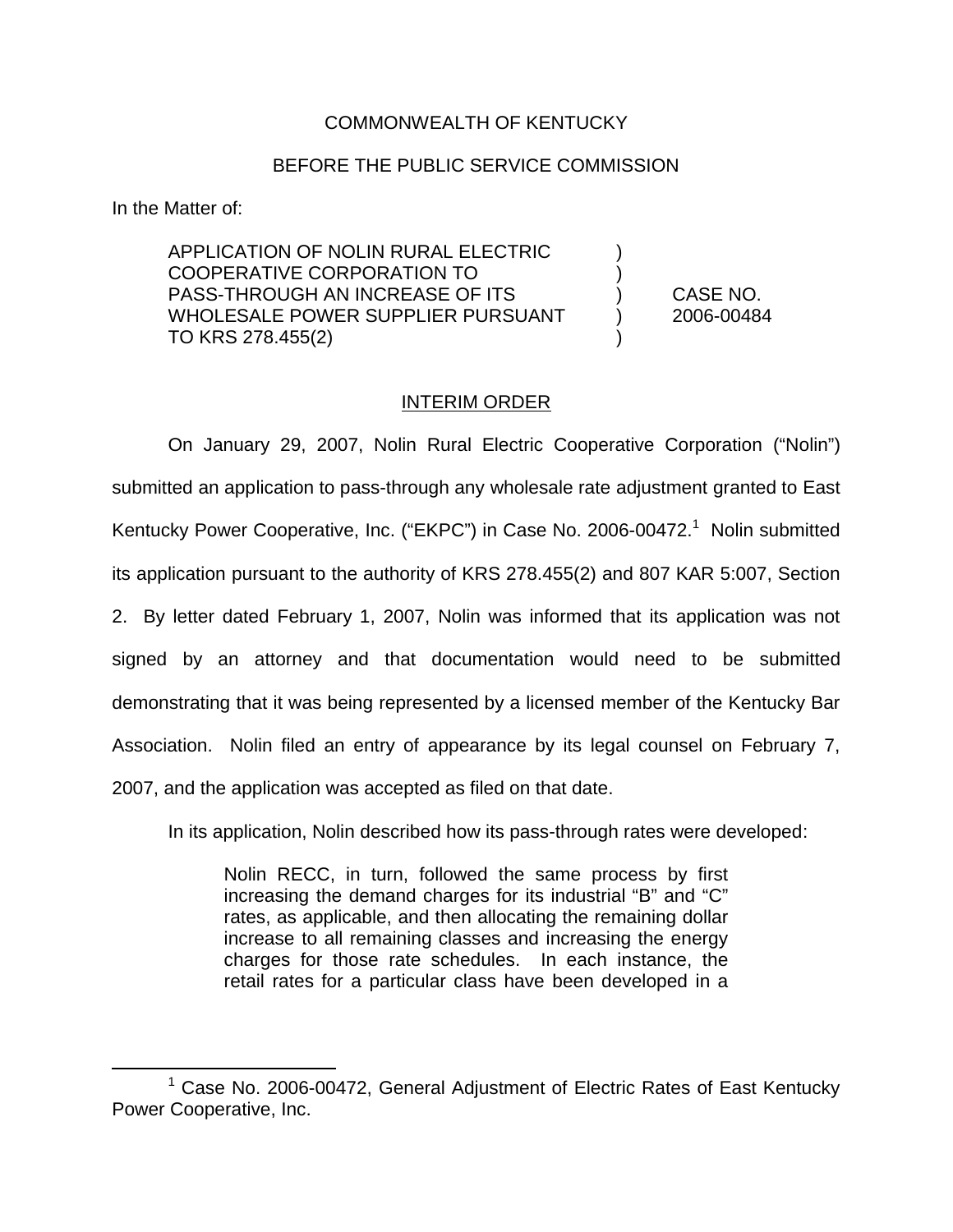manner that is consistent with the method proposed by EKPC. The proposed rate design structure at retail does not change the rate design currently in effect and is consistent with the rate design methodology used at wholesale. $2^2$ 

In support of its proposed pass-through methodology, Nolin stated that each Member System must recover the dollar increase from the new wholesale rates and that it is important to implement retail rates that mirror the change at wholesale, while still complying with the proportionality and rate design requirements.<sup>3</sup> It further states that EKPC and the Member Systems understand that a "pure" proportional increase at retail would result in increases to customer, demand, and energy charges, but it does not agree that strict adherence to the existing proportion of revenue at retail by these components is reasonable. In support of this position it stated, for example, that EKPC and the Member Systems cannot justify a change to the customer charge as EKPC's proposed wholesale rate increase has no relationship to customer cost because EKPC has not proposed an increase in its substation or metering point charge.<sup>4</sup>

Nolin argues that KRS 278.455(2) explicitly recognizes "proportional" allocation without stating a specific method and, that it is reasonable for it to maintain the rate design relationship from wholesale to retail that has existed for a number of years.

Nolin also provided comparative analyses of its present and proposed revenues that reflected the percentage that each rate schedule or class represented of the total

<sup>2</sup> Application at 2.

<sup>&</sup>lt;sup>3</sup> Response to the Commission Staff's First Data Request dated March 12, 2007, Item  $2(b)$ .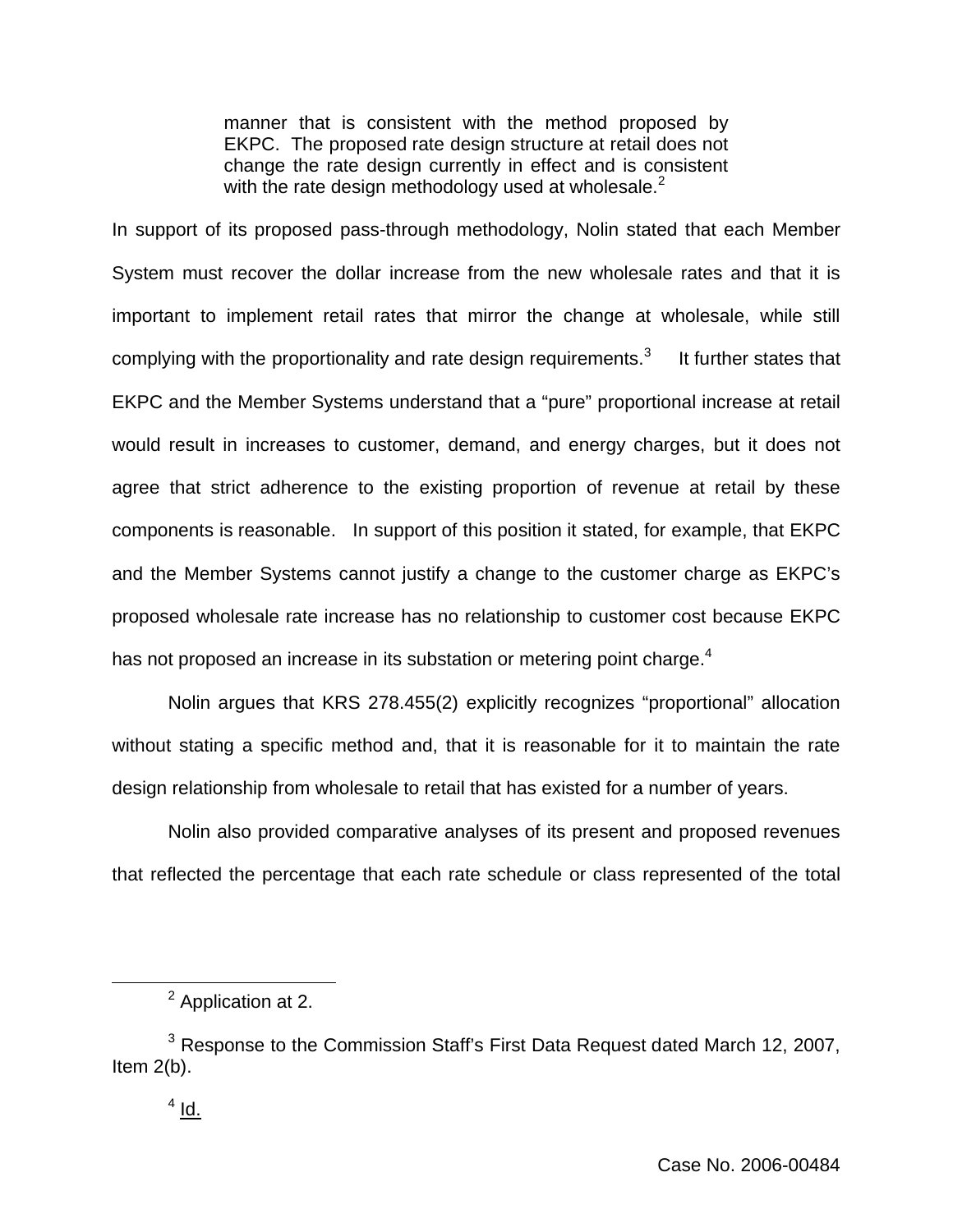revenues and that reflected the percentage that each component of the base rates within each rate schedule or class represented of the total base rate revenues.<sup>5</sup>

KRS 278.455(2) provides that a distribution cooperative may change its rates to reflect a change in the rate of its wholesale supplier if the effects of an increase or decrease are allocated to each class and within each tariff on a proportional basis that will result in no change in the rate design currently in effect. Further, 807 KAR 5:007, Section 2(2), provides that the distribution cooperative shall file an analysis demonstrating that the rate change does not alter the rate design currently in effect and the revenue change has been allocated to each class and within each tariff on a proportional basis.

The Commission has reviewed the approach proposed by Nolin to pass-through any increases in the wholesale rates from EKPC and to allocate any increases to its retail rates. Based upon this review, the Commission finds that Nolin's approach does not comply with the provisions of KRS 278.455(2) and 807 KAR 5:007, Section 2(2), and therefore it should be rejected. Both the statute and administrative regulation are quite clear that the allocation of the wholesale rate increase must not change the retail rate design currently in effect and that the wholesale rate increase must be allocated to each retail class and within each retail tariff on a proportional basis. There is no provision in either KRS 278.455 or 807 KAR 5:007 requiring that there be a correlation between the proposed wholesale rate design and the proposed retail rate design. Moreover, there is no provision or requirement that the process utilized to develop the wholesale rates must be followed or duplicated in the retail rates.

 $<sup>5</sup>$  ld., Item 3(a).</sup>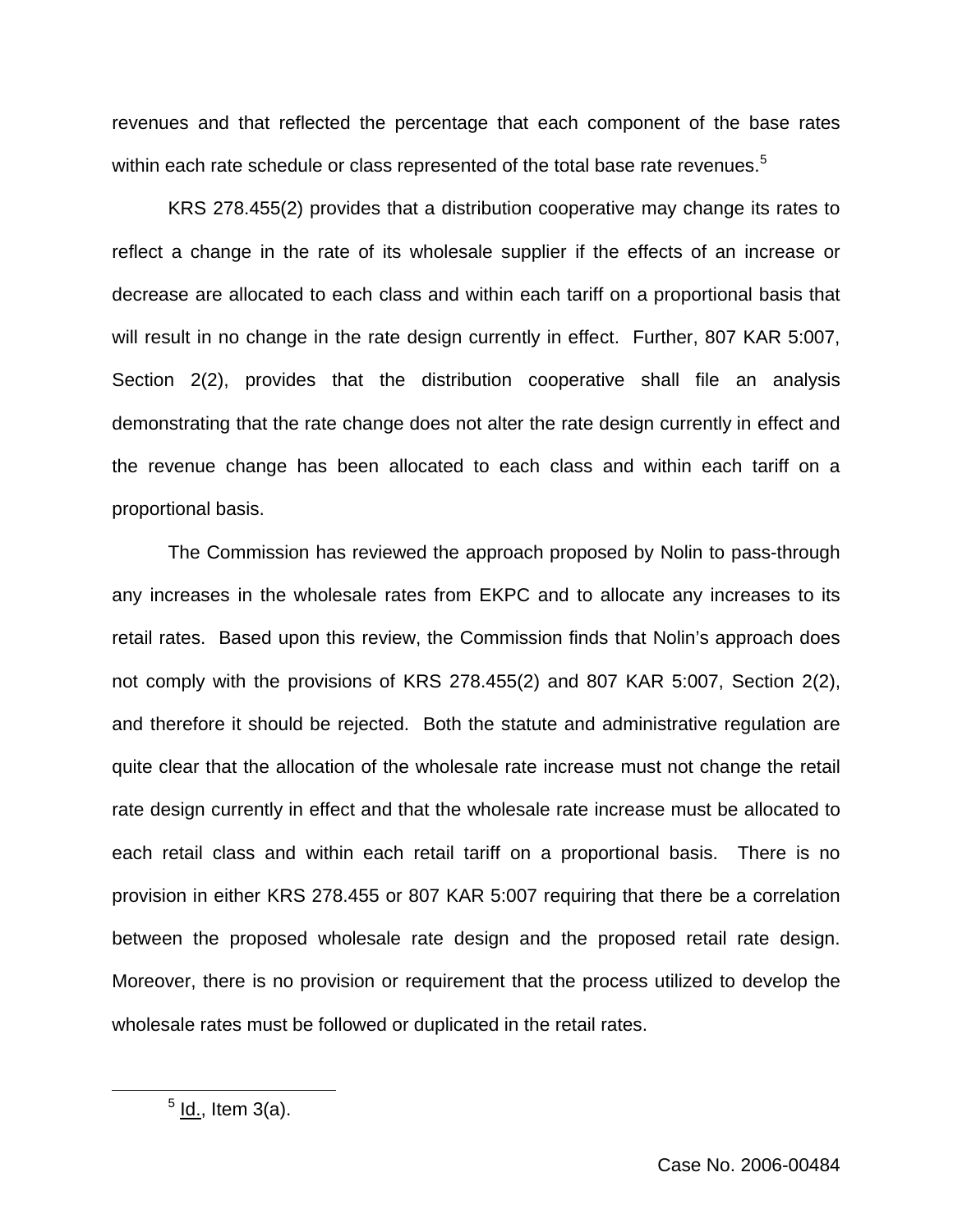What is required is an allocation of the wholesale rate increase to the retail rates, on a proportional basis to each retail class and within each retail tariff, in a manner that does not change the existing distribution cooperative rate design. Contrary to the arguments of Nolin and EKPC, the Commission finds that the statute and administrative regulation require the distribution cooperative to follow a "strict adherence" to the existing proportion of revenues at retail, by rate mechanism component. Nolin and EKPC have offered no evidence supporting their contention that the pass-through at retail must follow the proposed wholesale rate design process in a proportional manner.

The Commission today has issued an Order in Case No. 2006-00472 authorizing an interim \$19.0 million annualized increase in EKPC's wholesale rates, subject to refund, which becomes effective for service rendered on and after April 1, 2007. Nolin's share of this interim increase is \$1,171,651. A post-hearing data response filed by EKPC in Case No. 2006-00472 on March 27, 2007<sup>6</sup> included the determination of Nolin's rates reflecting the \$1,171,651 interim increase. However, those rates were developed using the same approach Nolin submitted with its application. As the Commission has found that approach should be rejected, the rates submitted for Nolin on March 27, 2007 should also be rejected. Under the provisions of KRS 278.455(2), the change in Nolin's retail rates to reflect this increase must become effective for service rendered on and after April 1, 2007.

<sup>&</sup>lt;sup>6</sup> Case No. 2006-00472, Responses to Commission Staff's Data Request at Hearing on March 22, 2007, Item 2(b), Case No. 2006-00484, Attachments 1 and 2.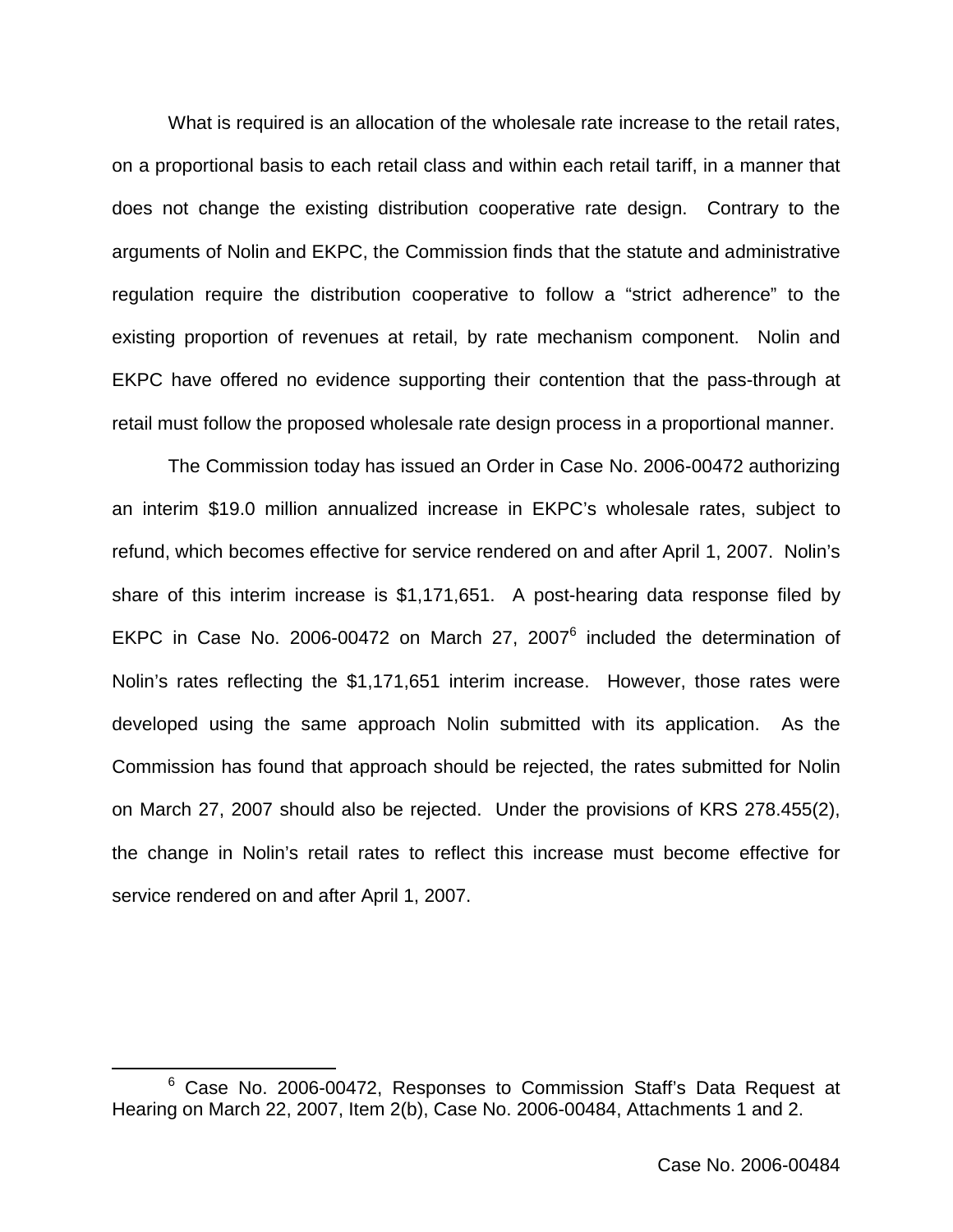IT IS THEREFORE ORDERED that:

1. The approach proposed by Nolin to allocate its portion of any increase in the wholesale rates authorized in Case No. 2006-00472 is rejected.

2. The proposed rates submitted with Nolin's application and the revised rates provided in a post-hearing data response in Case No. 2006-00472 are not consistent with the provisions of KRS 278.455 and 807 KAR 5:007 and are denied.

3. Nolin shall develop retail rates that allocate the \$1,171,651 interim increase in wholesale rates authorized for EKPC on a proportional basis consistent with the requirements of KRS 278.455(2) and 807 KAR 5:007, Section 2(2).

4. Nolin shall file these new interim retail rates with the Commission within 10 days of the date of this Order.

5. Nolin shall submit within 10 days of the date of this Order analyses which demonstrate the interim increase has been allocated on a proportional basis to each class and within each tariff, in a manner that does not change Nolin's existing rate design. The analyses shall follow the format required in the Commission Staff's First Data Request dated March 12, 2007, Item 3(a)(1) and 3(a)(2). The analyses are to be provided in both hard copy and electronic Excel formats. The electronic analyses shall be provided on either CD-ROM or diskette with all formulas intact.

6. The increase in interim rates approved herein is subject to refund and shall become effective for service rendered on and after April 1, 2007.

7. Nolin shall maintain its records in such a manner as will enable it, the Commission or its customers, to determine the amounts to be refunded and to whom they are due in the event that the rates approved herein are required to be refunded.